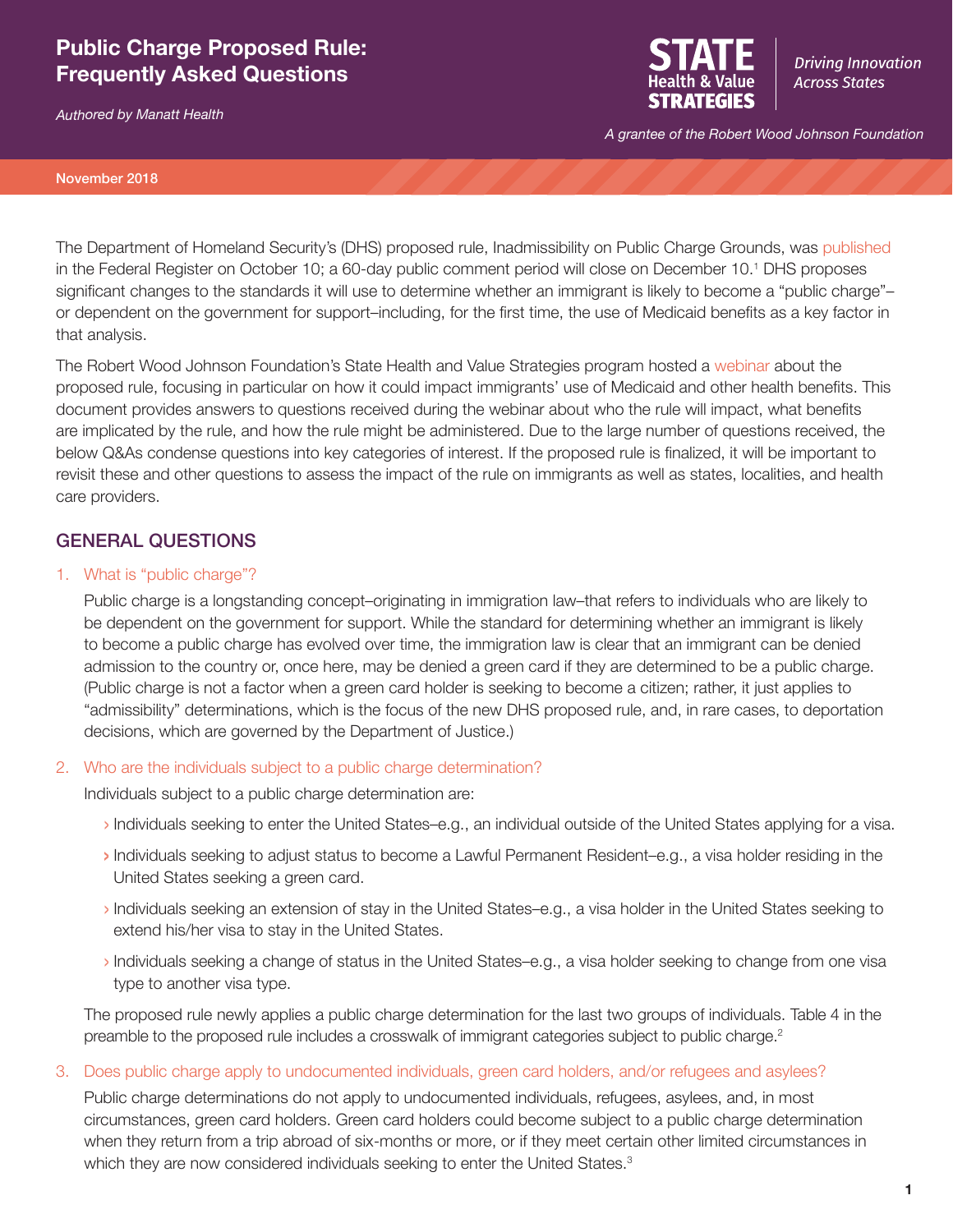### 4. What are the new benefits considered under the proposed rule?

Since 1999, public charge determinations have considered only receipt of cash assistance (such as Temporary Assistance for Needy Families (TANF), Supplemental Security Income (SSI), or state/local general assistance programs) and government support for "institutionalization" (such as Medicaid long-term care benefits). The proposed rule would redefine "public benefits" for purposes of a public charge determination; the proposed definition retains benefits considered today and adds the following benefits:

- › Medicaid<sup>4</sup>
- › Medicare Part D Low Income Subsidy
- › Supplemental Nutrition Assistance Program (SNAP)
- › Housing assistance under the Housing Choice Voucher Program
- › Section 8 Project-Based Rental Assistance
- › Subsidized housing under the Housing Act of 1937

The proposed rule also would establish monetary and durational thresholds that would be used by DHS to consider whether an individual used benefits to a sufficient degree that they should "count" in a public charge determination.

5. Where can I find the proposed rule and how can I comment on it?

The proposed rule was published in the Federal Register on October 10 and is available [here](https://www.gpo.gov/fdsys/pkg/FR-2018-10-10/pdf/2018-21106.pdf). DHS will accept comments on the proposed rule through December 10; comments may be submitted to DHS via the regulations.gov website, [here.](https://www.regulations.gov/docket?D=USCIS-2010-0012)

## MEDICAID COVERAGE

## 6. Does participation in Medicaid include applying for, enrolling in, and/or receiving benefits through a Medicaid program?

Both the preamble to the rule and the proposed regulatory text indicate that whether an immigrant has "applied for or received," is "currently certified or approved to receive," or has "been certified or approved to receive public benefits" will be considered as part of a public charge determination. DHS explains this standard by noting that current or past applications for, or receipt of public benefits, suggests that an immigrant's "overall financial status is so weak that he or she is or was unable to fully support him or herself without government assistance" and that, in general, an immigrant "who is certified or preapproved for benefits in the future is likely to continue to receive public benefits in the future."<sup>5</sup> The totality of the circumstances analysis would require DHS to consider whether other circumstances (including income, employment status, etc.) mitigate against past application and approval for benefits.

7. Does the use of services provided through a state's Medicaid Section 1115 waiver count for public charge purposes?

It depends. Some waivers either expand eligibility to new Medicaid populations or alter the way that Medicaid services are delivered to existing Medicaid populations. In such cases, services provided through a Social Security Act Section 1115 waiver would count for public charge purposes.

Other Section 1115 waivers authorize Medicaid funding to support "uncompensated care pools" or "low-income pools," recognizing that providers incur high costs in delivering care to low-income populations that are not eligible for Medicaid. These pools do not provide "coverage" to individuals; rather, they provide reimbursement to institutions and therefore would not seem to be implicated by the proposed rule.

That said, the preamble to the proposed rule does not discuss 1115 waivers specifically and it will be important to review any final rule carefully to consider these interactions. Notably, this is another factor that could complicate implementation of any final rule.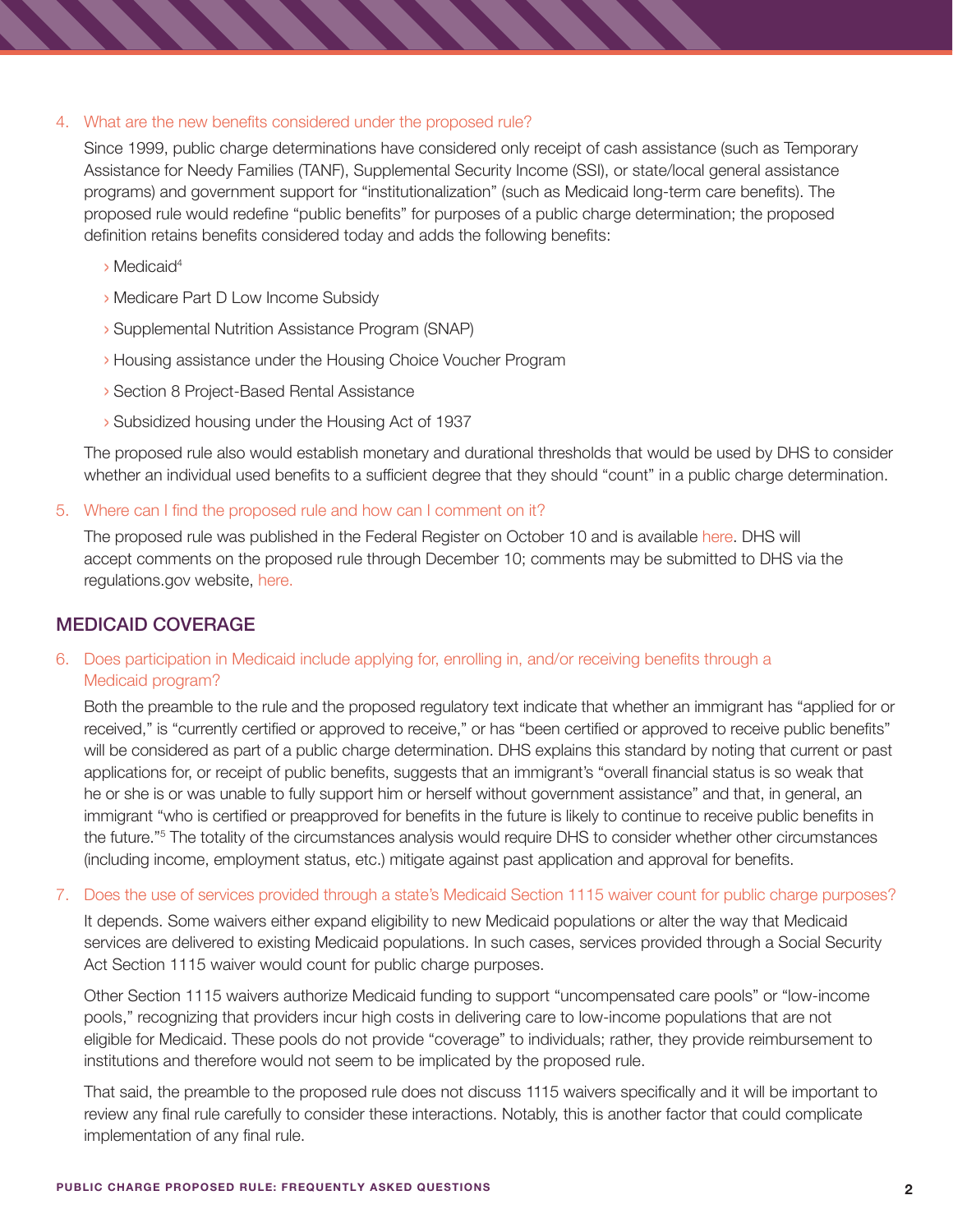### 8. Which Medicaid benefits are excluded from consideration?

The rule proposes to consider most Medicaid benefits as part of a public charge determination, but specifically exempts certain Medicaid services, including:

- › **Benefits paid for an emergency medical condition:** Recognizing that treatment for emergency medical conditions are often involuntary and must be provided by doctors and hospitals regardless of the ability to pay, DHS will not consider treatment for emergency medical conditions funded by Medicaid in the context of a public charge determination.
- › **School-based benefits provided to children who are at or below the oldest age of children eligible for secondary education as determined under state law:** Medicaid pays for health and related services provided in schools when covered services are provided to Medicaid-enrolled students. Medicaid also reimburses states for payments to schools for outreach and enrollment activities and other school-based administrative services, such as care coordination, referrals, and transportation to and from school on a day a child receives a Medicaid-covered service.<sup>6</sup>
- › **Services or benefits funded by Medicaid but provided under the Individuals with Disabilities Education Act (IDEA):** IDEA requires school districts to make free, appropriate education available to all children with disabilities and permits school districts to receive Medicaid reimbursement for the cost of providing special education and related services, such as speech or physical therapy, which support a child's ability to learn. DHS notes that "[b]y excluding services provided under IDEA that may be funded in whole or in part by Medicaid, DHS would better ensure that schools continue to receive financial resources to cover the cost of special education and related services, which they would be legally required to provide at no cost to the parents regardless of the outcome of this rulemaking."7
- › **Medicaid services provided to foreign-born children of United States citizens:** The rule would not consider Medicaid benefits received by children of United States citizens whose lawful admission will result in citizenship (either by adoption or by virtue of permanently residing with their United States citizen parent).

# MEDICARE COVERAGE

### 9. How would the proposed rule affect individuals dually-eligible for Medicaid and Medicare?

Immigrants who are eligible for both Medicare and Medicaid–"dual eligibles"–could be impacted by the proposed rule in at least two ways. The proposed rule includes both Medicaid and Medicare Part D Low Income Subsidy benefits (help paying for the cost of Medicare prescription drugs) as public benefits under a public charge determination. In addition, DHS will also look at a number of other household factors for public charge purposes, including age and household income. An individual who is dually-eligible for Medicaid and Medicare may be elderly and is likely to have a low income level, both of these circumstances would be assessed negatively in a public charge determination.

### 10. Would individuals who receive help through the Medicare Savings Program be counted as receiving public benefits?

Medicare Savings Programs help lower-income Medicare beneficiaries afford the cost of their Part A and B premiums, deductibles, and co-insurance.<sup>8</sup> These programs are authorized by the Medicaid statute and states receive federal Medicaid matching funds for these programs. Therefore, Medicare Savings Programs appear to be encompassed as public benefits under the proposed rule since the proposed rule includes Medicaid with only limited exclusions. In addition, individuals enrolled in Medicare Savings Programs are automatically eligible for and enrolled in the Medicare Part D Low Income Subsidy. As discussed above, the proposed rule includes the Part D Low Income Subsidy as a public benefit in public charge determinations.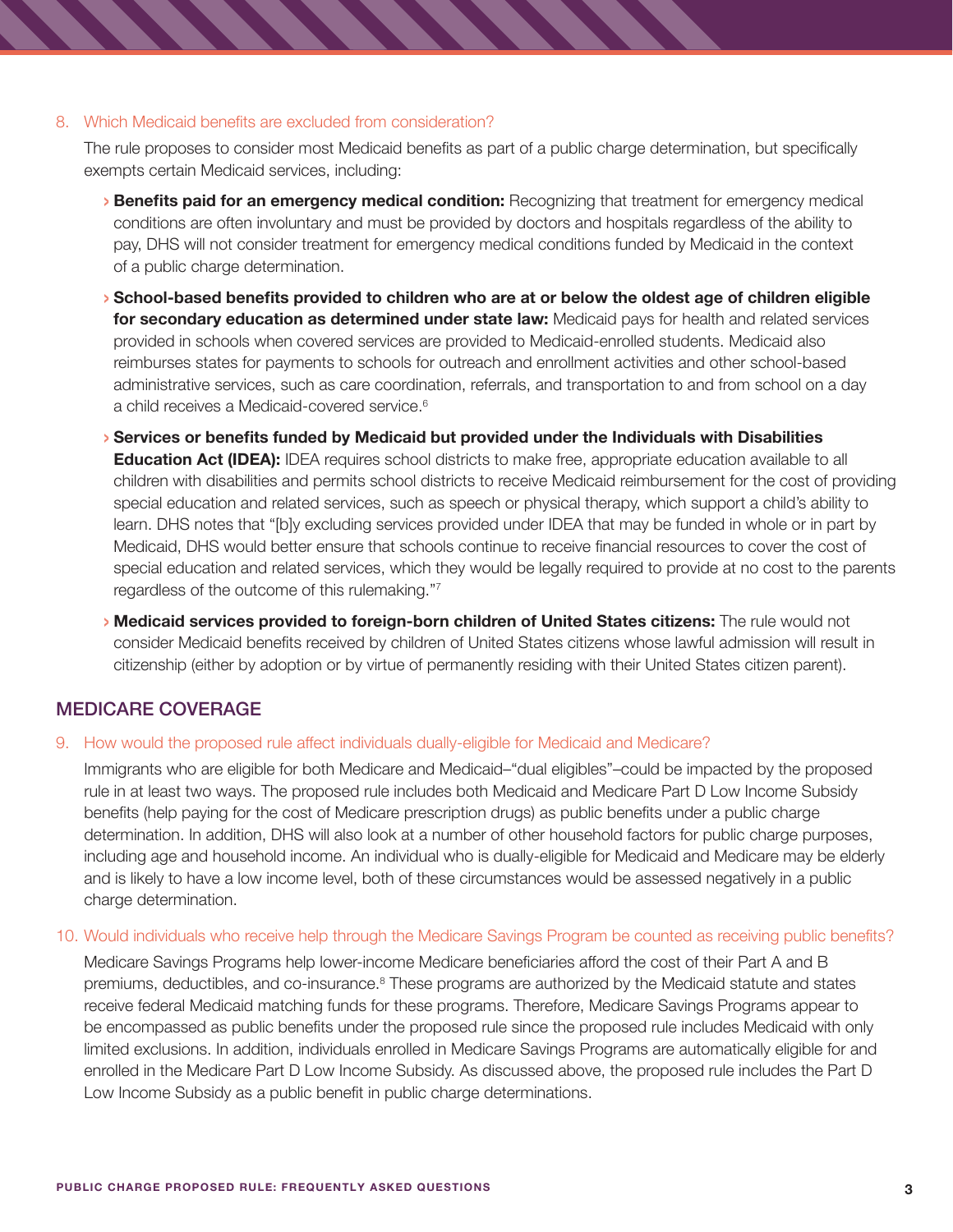# OTHER FEDERAL HEALTH CARE PROGRAMS

11. Would individuals who receive subsidies through the marketplace be counted as receiving public benefits? How would the proposed rule impact households with mixed eligibility for Medicaid and marketplace subsidies?

The proposed rule **does not consider** marketplace coverage and subsidies for marketplace coverage as public benefits for public charge purposes.

With respect to families in which members receive both Medicaid and marketplace subsidies, the proposed rule is also clear that DHS may only consider use of public benefits by the immigrant subject to the public charge determination, and not the use of public benefits by the immigrant's household members. However, DHS will look at a number of other household factors for public charge purposes, including household size and household income. In many states, a household with members eligible for Medicaid and marketplace subsidies is likely to have a low income level that would be assessed negatively in a public charge determination.

12. Would individuals who are covered by the Children's Health Insurance Program (CHIP) be counted as receiving public benefits?

The proposed rule **does not consider** CHIP coverage as public benefits for public charge purposes, but DHS indicates that it is evaluating whether to include CHIP in the final rule and seeks comment from the public about whether to do so. Even if CHIP is not a public benefit considered for purposes of a public charge determination, the proposed rule is likely to deter enrollment in CHIP, which is both a financing source for Medicaid coverage (nearly 60 percent of CHIP enrollees were enrolled in Medicaid coverage financed by CHIP in 2016) and a standalone source of coverage that families may find difficult to distinguish from Medicaid.

13. How would the proposed rule impact immigrant children and pregnant women who receive coverage through Section 214 of the Children's Health Insurance Program Reauthorization Act of 2009 (CHIPRA)?

The answer depends on how a state operationalizes the CHIPRA Section 214 option, which allows states to provide Medicaid and CHIP coverage to lawfully residing immigrant children and pregnant women even if they have not met the five-year waiting period that would otherwise be required to enroll.<sup>9</sup> Like other individuals subject to public charge, these immigrant children and pregnant women will face a public charge determination when they seek to extend their visa, change their visa or change their visa to a green card. Depending on the state, immigrant children and pregnant women under the Section 214 CHIPRA option could be enrolled in Medicaid, Medicaid financed by CHIP, or CHIP. Under the proposed rule, DHS will consider the immigrant's use of Medicaid but not CHIP. In practice, immigrant families are likely to be deterred from enrolling in Medicaid and CHIP because they will find it difficult to untangle the distinctions among Medicaid, CHIP-financed Medicaid, and CHIP.

# STATE-FUNDED HEALTH CARE PROGRAMS

14. Under the proposed regulation, would participation in a state or locally-funded health care program—such as the receipt of state-only Medicaid services—count as participating in a public benefit for public charge purposes?

For public charge purposes, the proposed rule would count only the following state and local programs as public benefits:

- › State and local cash benefit programs for income maintenance (such as general assistance programs), and
- › Benefits provided for institutionalization for long-term care at government expense (such as Medicaid-funded institutionalization or state long-term care programs or wholly state or locally funded long-term care facility benefits).

The preamble to the proposed rule notes that any state or local public benefits not specifically named would not be included in the definition of public charge.10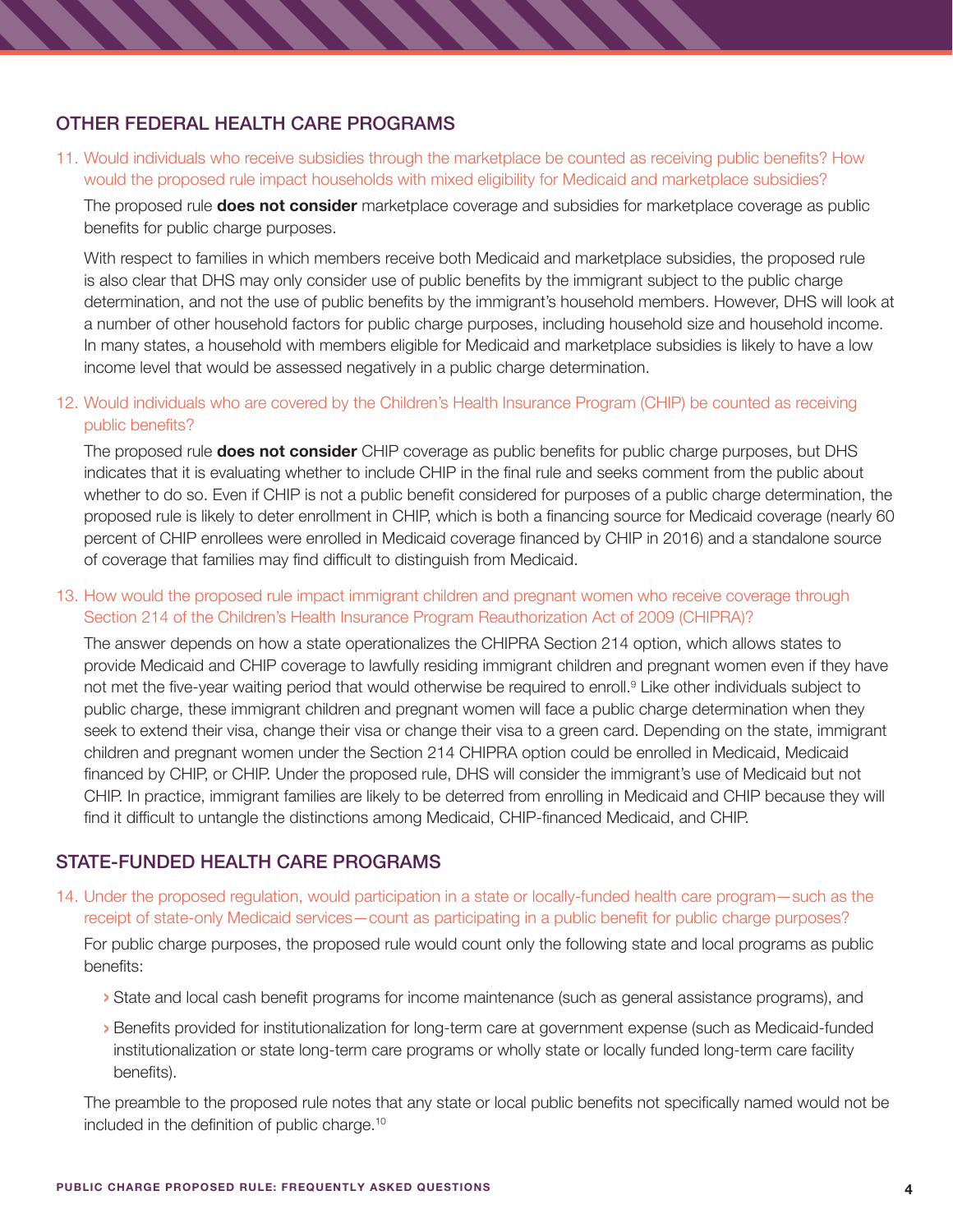# CONSEQUENCES FOR CONSUMERS AND HEALTH CARE ACCESS

### 15. How many individuals in the United States could be affected by this rule?

Immigrants who are seeking to enter the United States, seeking to extend or change a visa, or adjust from a visa to a green card are subject to public charge determination. According to DHS estimates, in 2016, more than 560,000 individuals sought to adjust their immigration status; of those, DHS estimates that approximately 382,000 people would have been subject to a public charge determination.11 However, various analyses issued since the rule was released indicate that the proposed rule could impact a much broader group of individuals. At maximum, any noncitizen or family member of a noncitizen may stop using or not participate in public benefits, programs, or services because they believe they might be affected by the new rule. Using data from the American Community Survey, this "potentially chilled population" is estimated to comprise 22.2 million noncitizens and a total of 41.1 million noncitizens and their family members currently residing in the United States, and could also impact an unknown additional number of noncitizen individuals seeking to enter the country (and their family members) who would not be observed in a survey of American households.<sup>12</sup>

### 16. Is it anticipated that this proposed regulation will have a "chilling effect" on participation in public benefits among immigrants and their family members?

In the preamble of the proposed rule, DHS acknowledges research on the "chilling effect" that may occur when rules are changed and immigrants and their family members are discouraged from using public benefits for which they are eligible due to fear of real or perceived immigration consequences.13 Despite acknowledging the "chilling effect," DHS does not estimate disenrollment or other chilling impacts among family members of noncitizens; rather, the agency estimates disenrollment only among individuals who are directly affected by the proposed rule. DHS assumes that (over a five-year period) 2.5 percent of the noncitizen population would seek to adjust their status and then assumes a 2.5 percent rate of disenrollment or foregone enrollment among noncitizens enrolled in impacted public benefit programs, concluding that approximately 324,000 people each year would likely disenroll or forego enrollment. The Kaiser Family Foundation recently published an evaluation of the methodology used by DHS to estimate the impacts of the proposed rule.<sup>14</sup>

DHS' analysis focuses narrowly on immigrants who are seeking to adjust status, and on households with members receiving public benefits and members who are foreign-born. However, the proposed rule could impact a much broader group of individuals: all noncitizens and their family members who may drop, or not apply for, benefits because they believe they might be affected by the new rule. As noted above, using data from the American Community Survey, Manatt Health estimates that the "potentially chilled population" comprises 22.2 million noncitizens and a total of 41.1 million noncitizens and their family members currently residing in the United States.<sup>12</sup> With respect to Medicaid and CHIP, the Kaiser Family Foundation estimates that if the proposed rule leads to disenrollment rates ranging from 15 percent to 35 percent among certain noncitizens and their family members, between 2.1 million and 4.9 million individuals currently covered by Medicaid/CHIP would disenroll.14 Another recent study by the Fiscal Policy Institute (FPI) adopts a similar range of potential disenrollment rates for Medicaid/CHIP, SNAP and housing benefits.<sup>15</sup> Unlike the DHS estimate, Kaiser and FPI estimates consider both immigrants who are seeking to adjust their status, as well as other immigrants and their citizen family members who might be chilled due to increased fear and confusion about the rule.

Studies examining the impact of the Personal Responsibility and Work Opportunity Reconciliation Act of 1996 (PRWORA)–which restricted immigrant eligibility for a number of public benefit programs–support the likely "chilling effect" of DHS' proposed rule. Various studies found that rates of benefit use fell sharply among groups such as refugees and United States citizen children whose eligibility for benefits was not impacted by PRWORA.<sup>16</sup> For example, the U.S. Department of Agriculture (USDA) found that food stamp use between 1994 and 1997 fell by 54 percent among legal permanent immigrants and that participation among United States citizen born children living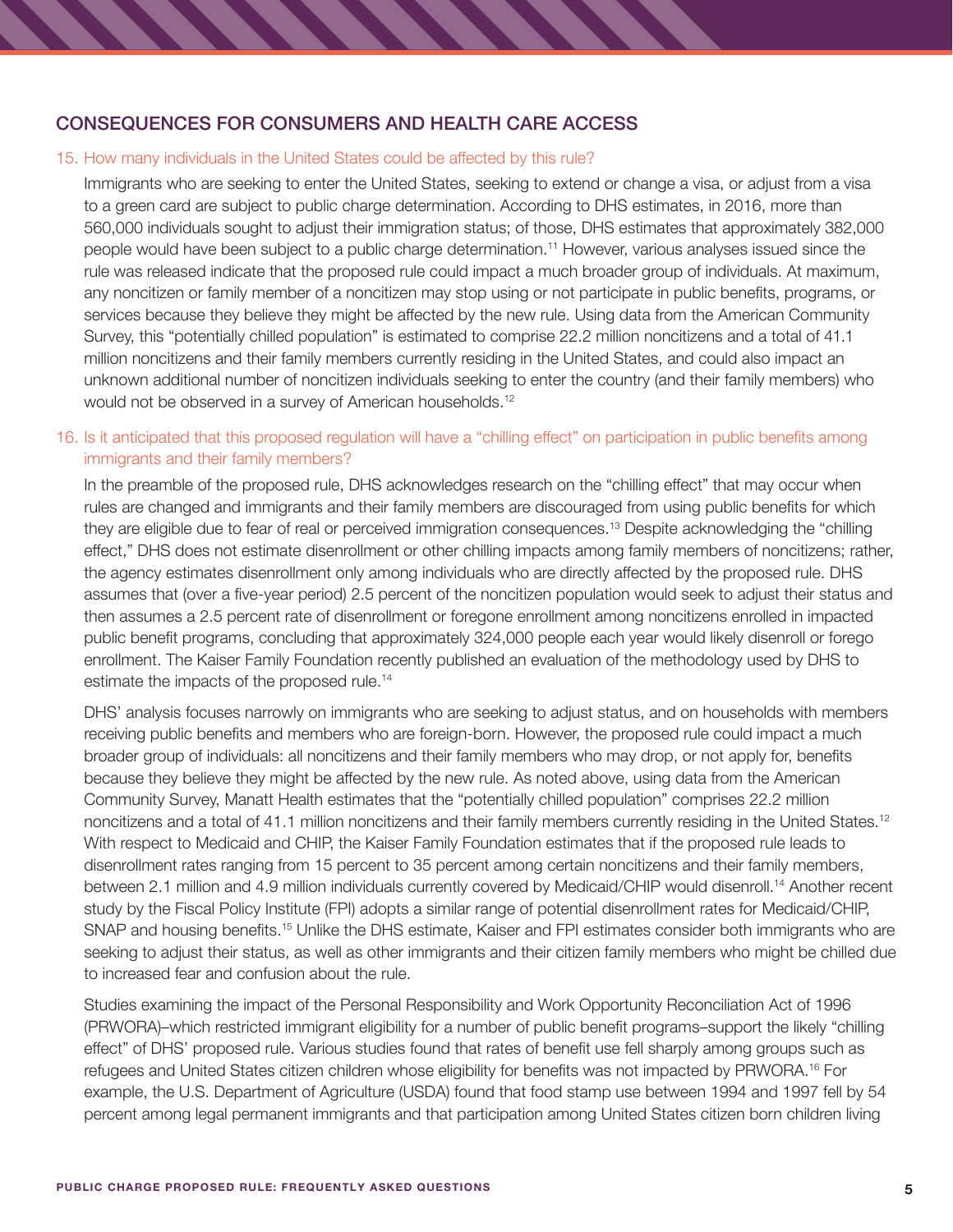with legal immigrant parents fell faster than participation among children living with native born parents.<sup>17</sup> Another study covering the same time period found that Medicaid use among refugees fell by 39 percent, compared to 17 percent among noncitizens, even though refugees remained eligible for Medicaid after PRWORA.<sup>18</sup>

### CONSEQUENCES FOR STATE MEDICAID AGENCIES AND MARKETPLACES

17. For the past several years, states have sought to integrate their eligibility and enrollment policies, operations and systems for Medicaid, marketplace subsidies, and other public programs. How might this rule affect state efforts for integration?

Federal requirements and state efforts have focused on streamlining eligibility and enrollment processes to increase access to health coverage programs, providing 12-months continuous health coverage to mitigate disruptions in care, and coordinating eligibility and enrollment across multiple health coverage and human services programs like Medicaid, TANF, and SNAP to address health and social factors. Due to public charge concerns, immigrants could seek to limit their use of public benefits. States will need to evaluate their policy, operational and systems configurations to understand how to support legal immigrants who are eligible for these programs as they navigate the new environment, including facilitating changes to avoid automatically enrolling immigrants in public benefits that could jeopardize their immigration status.

## CONSUMER NOTICING CONSIDERATIONS

18. Would the proposed rule require state Medicaid departments to advise lawful immigrants about how enrolling in coverage would impact their immigration status?

Until the rule is finalized, Medicaid agencies and health departments should refrain from warning immigrants about potential consequences of using benefits that DHS proposes to add to the public charge determination and for which they are eligible because the rule would only be applied prospectively once it goes into effect. (Agencies may already alert beneficiaries about the potential consequences of using cash assistance or long-term care benefits based on the guidance that is currently in effect.) If the rule is finalized, health departments may decide that it is appropriate to advise Medicaid applicants or enrollees of the potential immigration consequences of applying for or receiving Medicaid, but the proposed rule does not specifically require them to do so.

Recent case law in the criminal context does not extend to notification obligations about benefit use. A recent Supreme Court decision, *Padilla v. Kentucky*, 559 U.S. 356 (2010), held that the Sixth Amendment's guarantee of effective assistance of counsel requires a defense attorney to inform his or her client whether the client's guilty plea carries a risk of deportation. *Padilla* imposes requirements on attorneys representing clients in connection with criminal matters (i.e., defense counsel). Health departments do not serve as defense counsel to Medicaid applicants or enrollees and, therefore, are not bound by the requirements of *Padilla*.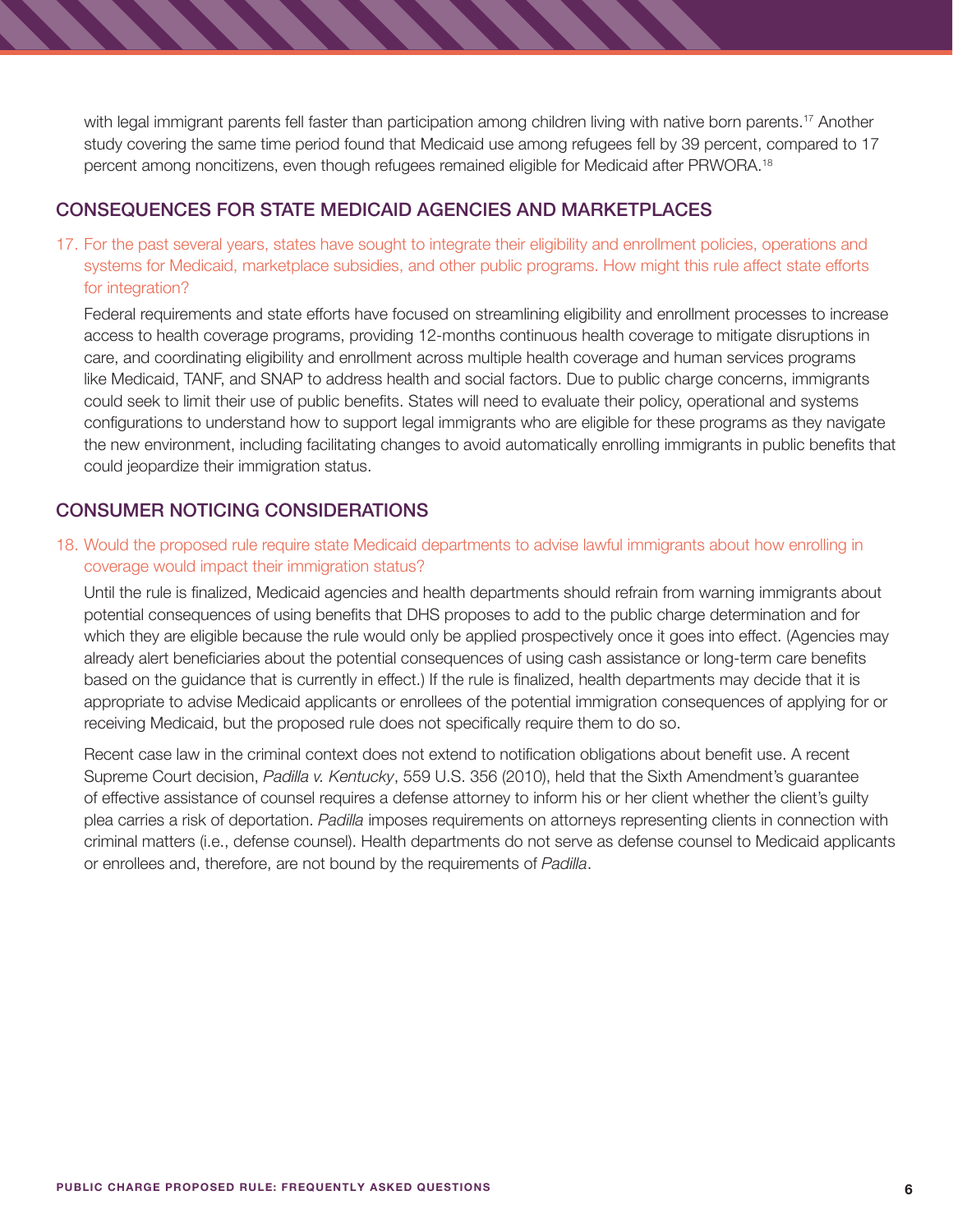Support for this research was provided by the Robert Wood Johnson Foundation. The views expressed here do not necessarily reflect the views of the Foundation.

#### ABOUT THE ROBERT WOOD JOHNSON FOUNDATION

For more than 45 years the Robert Wood Johnson Foundation has worked to improve health and health care. We are working alongside others to build a national Culture of Health that provides everyone in America a fair and just opportunity for health and well-being. For more information, visit *[www.rwjf.org](http://www.rwjf.org)*. Follow the Foundation on Twitter at *[www.rwjf.org/twitter](http://www.rwjf.org/twitter)* or on Facebook at *[www.rwjf.org/facebook](http://www.rwjf.org/facebook)*.

#### ABOUT STATE HEALTH AND VALUE STRATEGIES—PRINCETON UNIVERSITY WOODROW WILSON SCHOOL OF PUBLIC AND INTERNATIONAL AFFAIRS

State Health and Value Strategies (SHVS) assists states in their efforts to transform health and health care by providing targeted technical assistance to state officials and agencies. The program is a grantee of the Robert Wood Johnson Foundation, led by staff at Princeton University's Woodrow Wilson School of Public and International Affairs. The program connects states with experts and peers to undertake health care transformation initiatives. By engaging state officials, the program provides lessons learned, highlights successful strategies and brings together states with experts in the field. Learn more at *[www.shvs.org](https://www.shvs.org/)*.

#### ABOUT MANATT HEALTH

This Q&A was prepared by Deborah Bachrach, Patti Boozang, Alice Lam, and Allison Orris. Manatt Health integrates legal and consulting expertise to better serve the complex needs of clients across the healthcare system.

Combining legal excellence, first‐hand experience in shaping public policy, sophisticated strategy insight, and deep analytic capabilities, we provide uniquely valuable professional services to the full range of health industry players.

Our diverse team of more than 160 attorneys and consultants from Manatt, Phelps & Phillips, LLP and its consulting subsidiary, Manatt Health Strategies, LLC, is passionate about helping our clients advance their business interests, fulfill their missions, and lead healthcare into the future. For more information, visit *<https://www.manatt.com/Health>*.